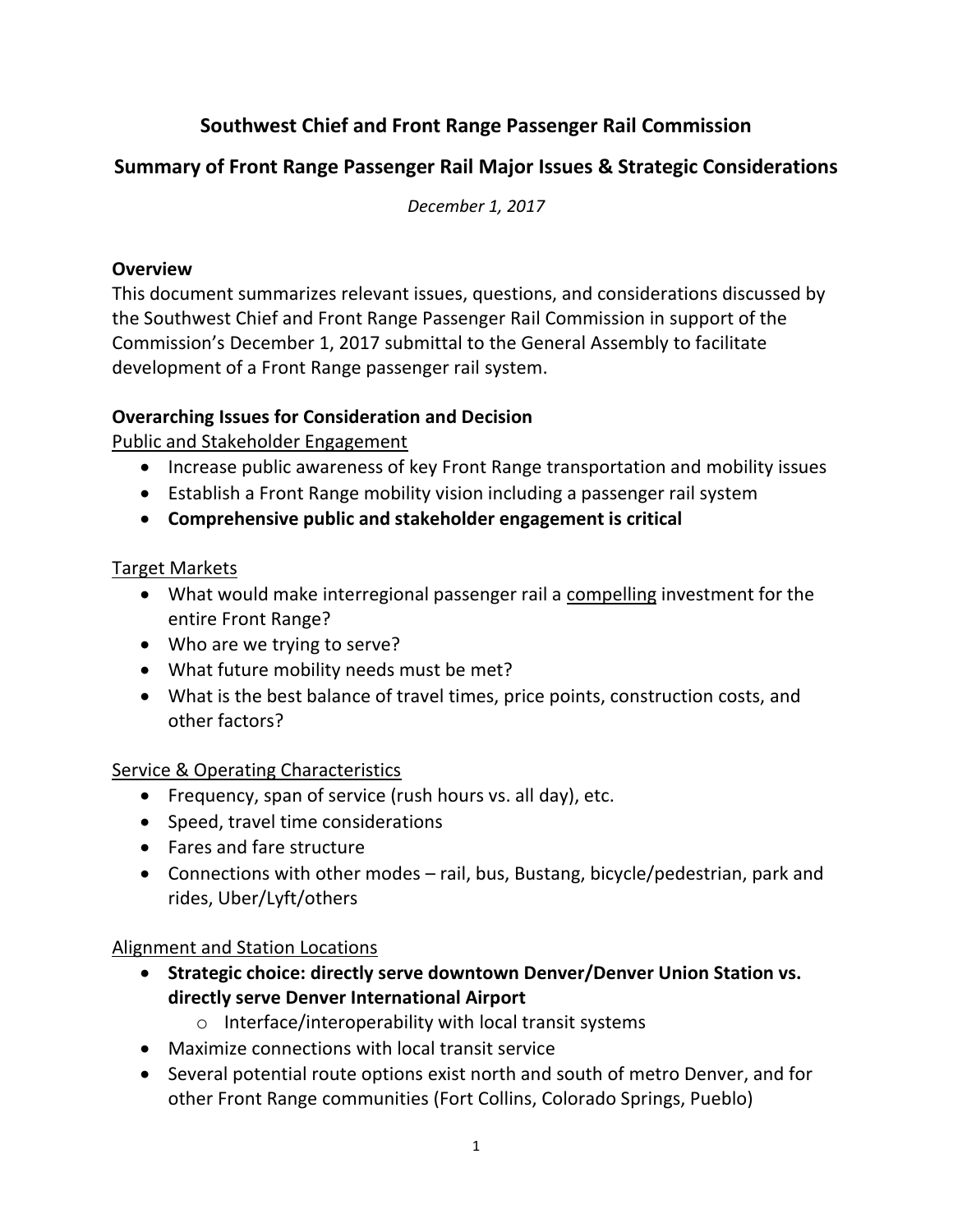- o North Denver metro potential alignment options include:
	- Longmont to Boulder to downtown Denver
	- I-25 corridor to downtown Denver
	- RTD North Metro corridor to downtown Denver
	- E-470 corridor to Denver International Airport
- o South Denver metro potential alignment options include:
	- I-25 to US-85 to RTD Southwest rail lines/Consolidated UP/BNSF Main Line corridor to downtown Denver
	- I-25 to RTD Southeast rail lines to downtown Denver
	- E-470 corridor to Denver International Airport
- Use shared existing freight rail corridors or "greenfield" (new) alignments?
	- o Up to 90 mph, depending on train density and energy source, can be on an upgraded freight railroad
	- $\circ$  Over 90 mph, on the freight railroad's property/ROW but not on its tracks
	- $\circ$  High speed rail (150-200 mph) on ROW parallel or adjacent to the freight railroad

#### Technology

- Options include high-speed rail, commuter rail, etc.
- How would Front Range passenger rail relate to the potential Hyperloop?

## Regulatory Environment

- Depending on technology and other project characteristics, several federal/state agencies are involved, including:
	- o Federal Railroad Administration
	- o Federal Transit Administration
	- o Colorado Department of Transportation
	- o Colorado Public Utilities Commission
- Many federal project planning and development process requirements (example: National Environmental Policy Act)

#### Costs

- Determine capital, operating, maintenance, and other costs
- Pre-construction (planning, environmental/NEPA, design, ROW acquisition, etc.)
- Establishing the network:
	- o Construction
	- o Fleet
	- o Systems
- Ongoing operations, maintenance (State of Good Repair), life cycle costs